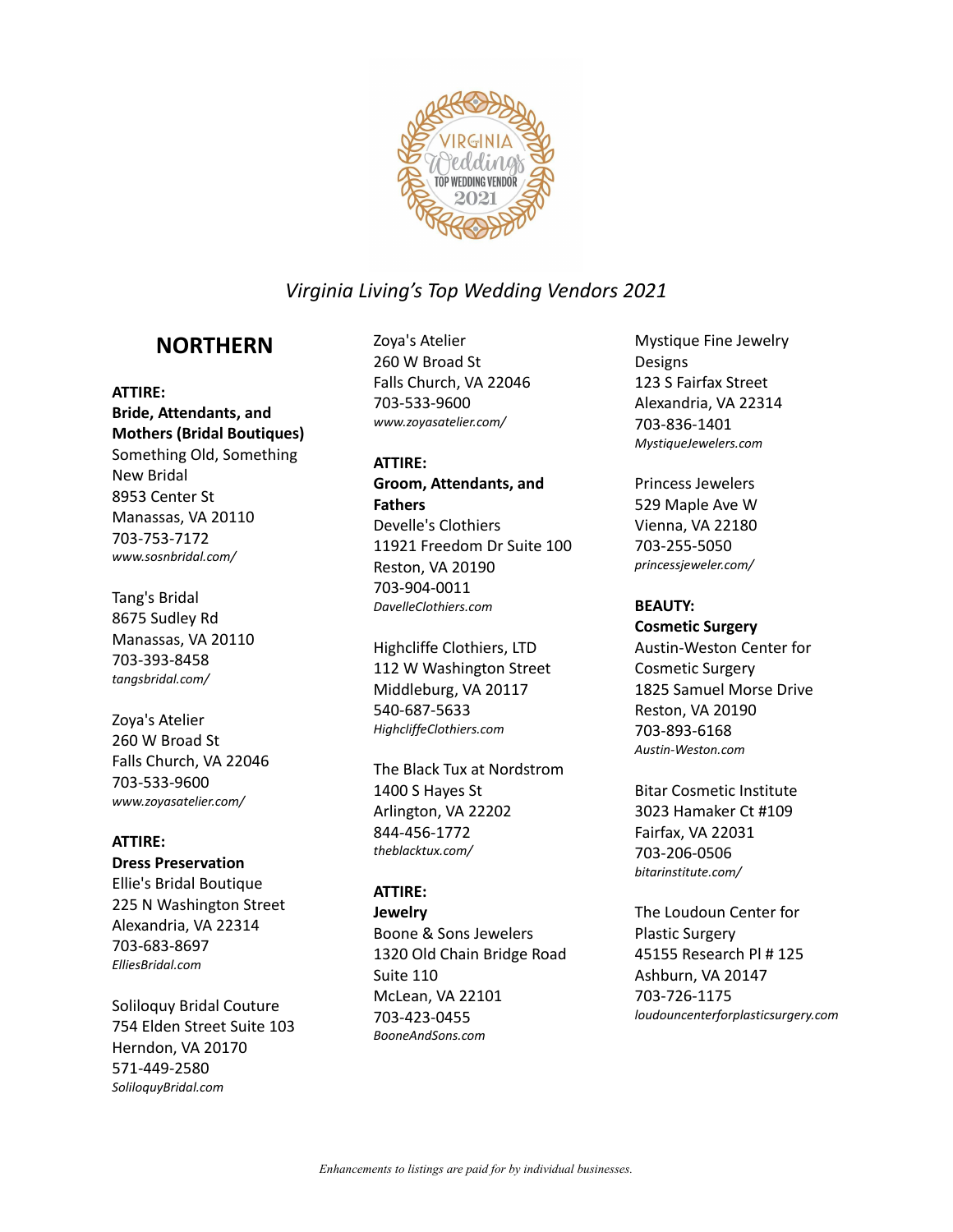

#### **BEAUTY:**

**Dentistry and Whitening** Costa Dentistry 42395 Ryan Road, Suite 104 Ashburn, VA 22066 10135 Colvin Run Road, Suite 230 Great Falls, VA 20148 703-542-7000 703-757-0833 *costasmiles.com*

Gainesville Dental Associates 7521 Virginia Oaks Drive, Suite 230 Gainesville, VA 20155 703-636-9629 *gainesvilledentalassociates.com*

Optimal Dental Center 1801 Robert Fulton Dr., Suite 250 Reston, VA 22031 8303 Arlington Blvd., Suite 107 Fairfax, VA 20191 703-398-1997 703-226-2222 *optimaldentalcenter.com*

**BEAUTY: Dermatologists** Cosmetic Dermatology **Center** 8377B Greensboro Dr. McLean, VA 22102

703-827-8600 *cosmetic-dermatology-center.com/* Prince William Dermatology 7051 Heathcote Village Way, Suite 210 Gainesville, VA 20155 571-261-1234 *PWDerm.com*

Renewal Dermatology & MedSpa 6 locations 703-753-9860 *renewaldermatology.com/*

## **BEAUTY:**

**Hair and MakeUp** Best Face Forward Fairfax, VA 22033 757-472-5272 *BestFaceArtists.com*

Curate 125 Mill St #4 Occoquan Historic District, VA 22125 703-595-9759 *www.facebook.com/shopatcurate/*

Kristin Mastrangelo 16293 Taconic Cir Montclair, VA 22025 571-265-5957 *www.kristinelizabethmua.com/*

#### **BEAUTY:**

**Manicures and Pedicures** Nothing In Between Nail Bar and Organic Spa 6410 Arlington Blvd C Falls Church, VA 22042 703-241-1257 *www.nothinginbetweenstudio.com/*

Presley Laurent Salon & Spa 13949 Promenade Commons St Gainesville, VA 20155 571-248-6300 *presleylaurentsalonandspa.com/*

Rainlily 527 Maple Ave E Vienna, VA 22180 703-853-1906 *www.rainlilybeauty.com/*

#### **BEAUTY:**

**Men's grooming/Barber Shops** Lovettsville Style & Shave 2 E Pennsylvania Ave Lovettsville, VA 20180

540-822-5867 *www.barberlge.com/*

Sharp Line Cuts Barber Shop 44260 Ice Rink Plz, Ste 114 Ashburn, VA 20147 703-297-8649 *sharplinecuts.com/*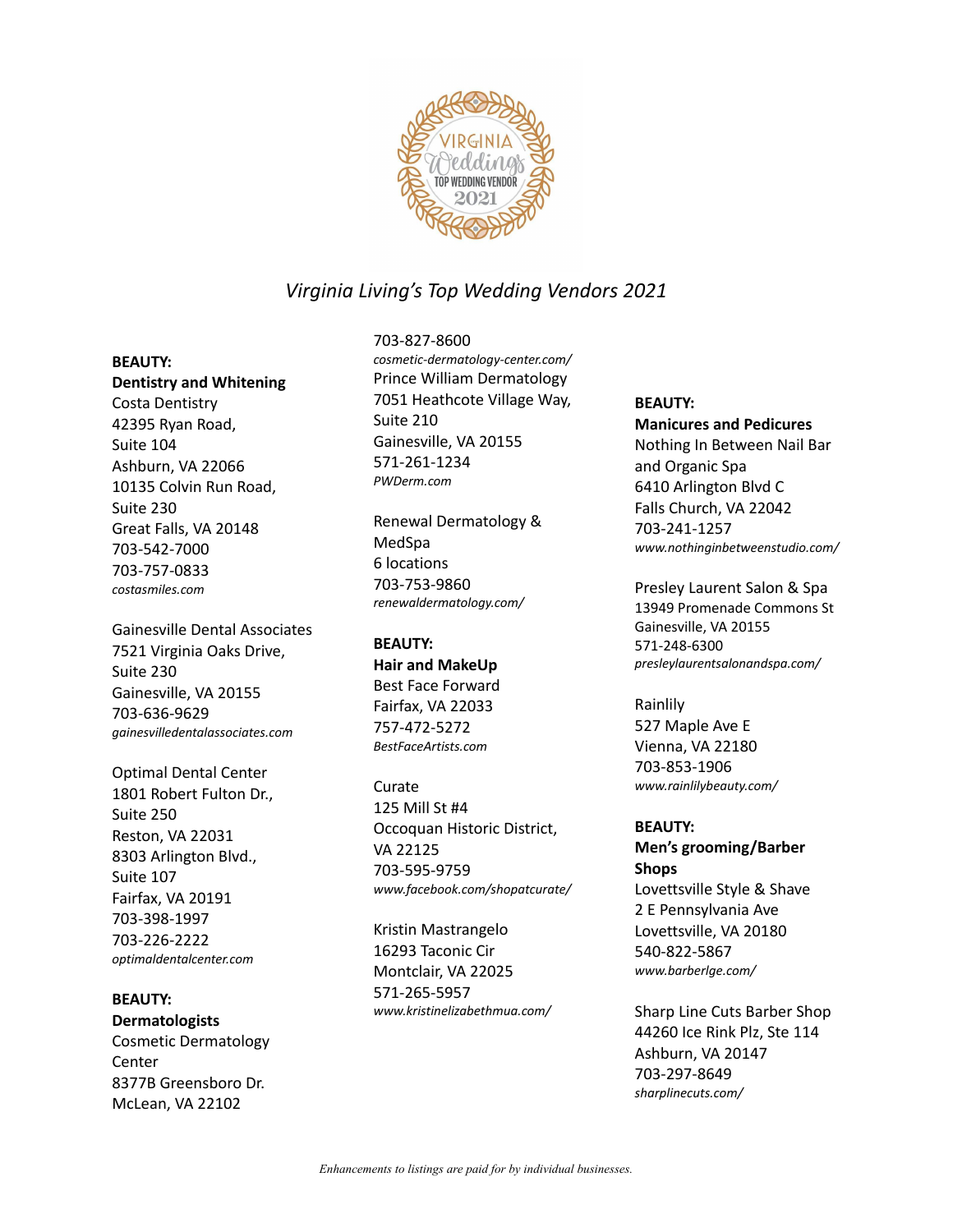

703-843-4658 *www.tiptopphotobooths.com*

The Ultimate Barber 2712 Jefferson Davis Hwy, Alexandria, VA 22301 571-483-0032 *theultimatebarber.com/*

#### **BEAUTY: Tanning**

Hideaway Massage 50 Catoctin Circle NE #203 Leesburg, VA 20176 703-777-7373 *hideawaymassage.com*

Sunbright Tanning Salon 8224 Spruce St #220, Manassas, VA 20111 703-369-9911 *www.sunbrighttanning.com/*

Tanning with Jenny 5620 Columbia Pike Falls Church, VA 22041 240-621-2130 *www.tanningwithjenny.com/*

## **EVENT VENDORS:**

**Dance Lessons** Dance Factory 18 Roth St. Alexandria, VA 22314 703-459-4370 *Dancefactory.com*

Dancesport Academy 9703 Fairfax Blvd. Fairfax, VA 22031 8315 Lee Hwy #210 Fairfax, VA 22031 703-385-3200 703-462-8020 *www.dcdancesportacademy.com/*

## **EVENT VENDORS:**

**Dance Lessons** Elegant Dancing 11230 Waples Mill Rd UNIT 118, Fairfax, VA 22030 Fairfax, VA 22030 703-281-0395 *www.elegantdancing.dance/*

**EVENT VENDORS: Entertainment: Photo booth rentals, artists, etc.** Get Cozy Vintage Mobile Bars 804-683-3683 *getcozybars.com/*

Silly Shotz Photobooth Co. 703-606-1477 *sillyshotzphotobooth.com*

Tip Top Photo Booths 24719 Kings Canyon Square Stone Ridge, VA 20105

## **EVENT VENDORS:**

**Florist** Karin's Florist 527 Maple Ave E Vienna, VA 22180 703-667-4790 *KarinsFlorist.com*

Rick's Flowers 1319 Shepard Dr Sterling, VA 20164 703-439-9129 *www.ricksflowers.com/*

The Flower Gal Co. Bristow, VA 703-581-9077 *www.theflowergalco.com/*

## **EVENT VENDORS: Lighting**

A2Z Music Factory 45975 Nokes Blvd Suite 105 Sterling, VA 20166 703-444-1562 *a2zmusicfactory.com*

Frost Lighting 8249 Backlick Road Suite F Lorton, VA 22079 703-866-5153 *FrostDC.com*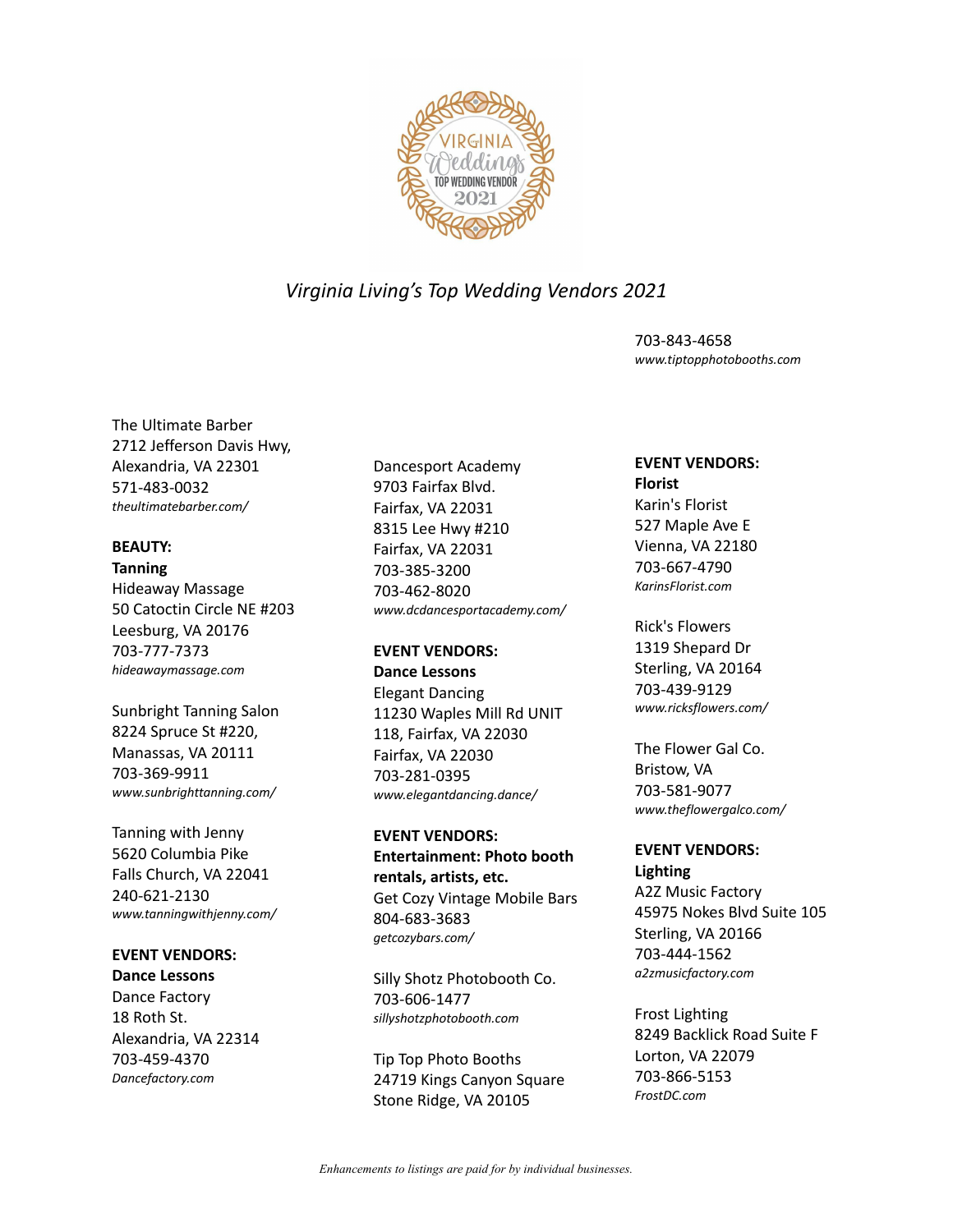

Superlative Events 2850 S Quincy Street, Suite 6590 Arlington, VA 22206 571-292-3511 *SuperlativeEvents.com* **EVENT VENDORS: Music: Ceremony** Atoka String Quartet Upperville, VA 703-853-5899 *atokastringquartet.com*

Diana Marie Gibbs, Harpist Alexandria, VA 703-505-1425 *The-Harpist.com*

String Quartet of Northern Virginia Alexandria, VA 703-473-8986 *NorthernVirginiaStringQuartet.com*

**EVENT VENDORS: Music: DJs** A2Z Music Factory 45975 Nokes Blvd Suite 105 Sterling, VA 20166 703-444-1562 *a2zmusicfactory.com*

Black Tie Entertainment 13200 Marina Way #104 Woodbridge, VA 22191 703-803-7722 *www.musicdj.com/*

Dominion Wedding Entertainment 17007 Gaines Rd Broad Run, VA 20137 703-989-1874 *www.dominionweddingentertainme nt.com/*

**EVENT VENDORS: Music: Live Bands** Atoka String Quartet Upperville, VA 703-853-5899 *atokastringquartet.com*

Bryan George Music Washington, D.C., VA 202-345-6695 *BryanGeorgeMusic.com*

The Davis Event Group 6003 Tower Ct Alexandria, VA 22304 703-461-7253 *DavisEventGroup.com*

**EVENT VENDORS: Photographers** Andrew Sample Brambleton, VA 703-405-3483 *www.asamplephotography.com/*

Butterfly Photography 1934 Old Gallows Rd Vienna, VA 22182 866-201-4861 *www.butterflyphotographycenter.com/*

By Jacqui Photography NoVa and Richmond 202-670-2031 *www.byjacquiphotography.com/*

### **EVENT VENDORS:**

**Rentals (tables, chairs, tents, glassware, etc.)** Bella Villa Antiques & Vintage Rentals 8371 W Main St Marshall, VA 20115 571-921-0356 *bellavillavintagerentals.com/*

Blooming Arrow Events 440 Mill Street Occoquan, VA 22125 *www.bloomingarrow.com/*

Sammy's Rental 8600 Phoenix Dr Manassas, VA 20110 703-361-6216 *www.sammysrental.com/*

## **EVENT VENDORS:**

**Videographers** Capture Video Fairfax, VA 703-860-1238 *www.capture-video.com/*

Laurentina Videography Fairfax, VA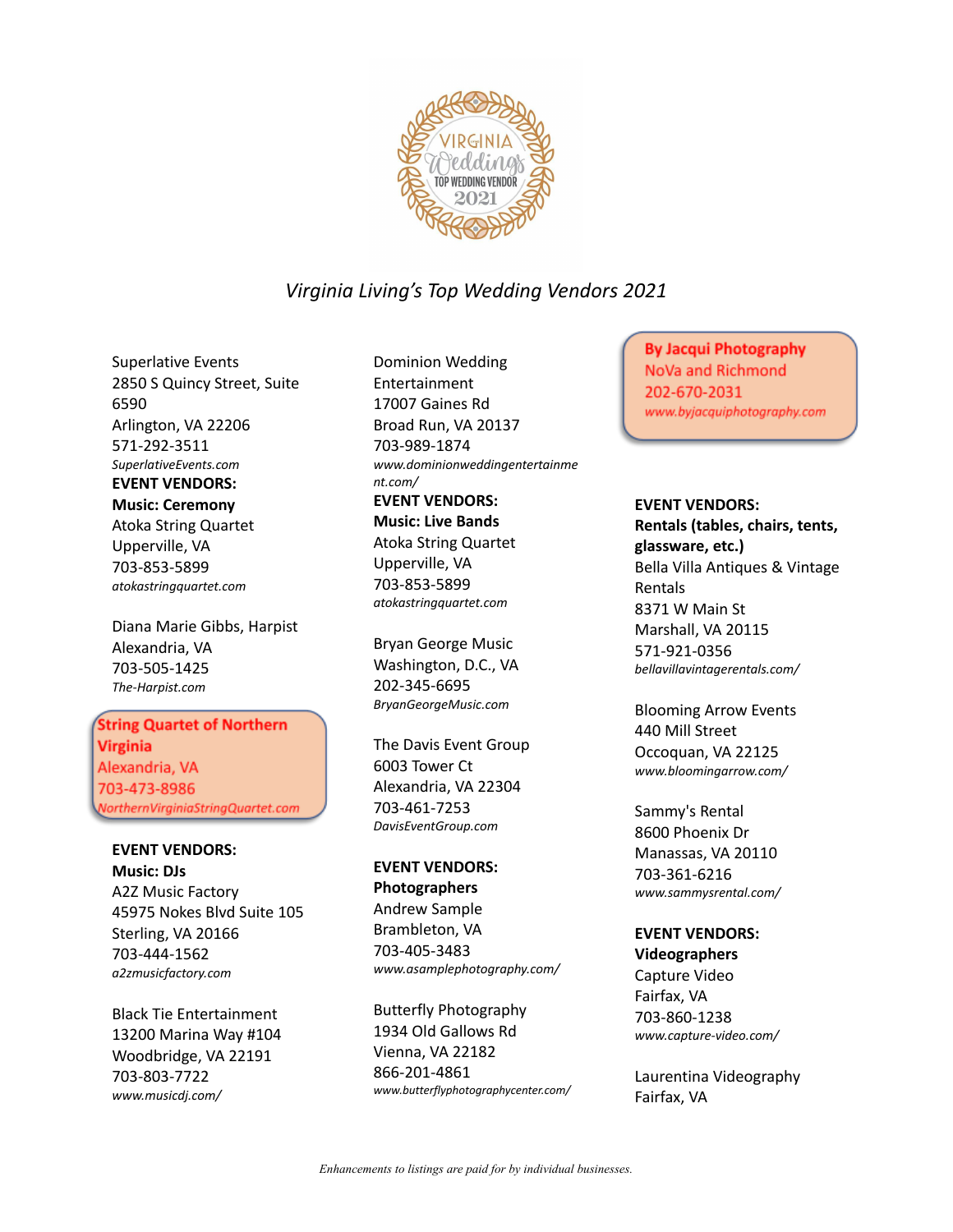

571-733-4496 *www.laurentinaphotography.com/*

Winter Studios Leesburg, VA 20175 571-435-0230 *www.winterstudios.co/*

## **FOOD: Bartenders and/or Mobile Bars** Get Cozy Vintage Mobile Bars 804-683-3683

*getcozybars.com/*

KO Distilling 10381 Central Park Dr STE 105 Manassas, VA 20110 765-430-3025 *kodistilling.com*

The Sip Social Alexandria, VA 321-482-8561 *www.wateringtin.com/*

## **FOOD:**

**Cakes and Desserts**

Edibles Incredible Desserts 22735 Executive Dr STE 190 Sterling, VA 20166 703-437-3008 *ediblesincredible.com*

Gateau Bakery Cafe & Tea Room 12 Culpeper Street Warrenton, VA 20186

540-347-9188 *1Gateau.com*

Soul Cakes by Tanya 14418 Jefferson Davis Hwy Woodbridge, VA 22191 703-494-4525 *www.soulcakesbytanya.com/* **FOOD: Catering** Catering Reserved 8390 Terminal Rd, Suite B Lorton, VA 22079 703-436-9991 *cateringreserved.com*

Magnolias at the Mill 198 N 21st St, Purcellville, VA 20132, United States Purcellville, VA 20132 540-338-9800 *magnoliasmill.com*

Savoir Fare Limited 1 W Loudoun St Round Hill, VA 20141 540-338-8300 *savoirfarelimited.com/*

## **FOOD:**

**Food Trucks** Big B's Smokin' BBQ 8017 Rocky Run Road Gainesville, VA 20155 703-498-8784 *bigbsmokinbbq.com/*

Rocklands Barbeque and Grilling Company 25 S Quaker Ln Alexandria, VA 22314 703-778-9663 *rocklands.com/*

Zainy's Flyin' Grill Chantilly, VA 703-732-3249 *zainysflyingrill.com/*

## **HONEYMOON:**

## **Local Destinations**

Historic Occoquan Occoquan Historic District 703-491-1918 *OccoquanVa.gov*

Lansdowne Resort and Spa 44050 Woodridge Pkwy Leesburg, VA 20176 703-729-4092 *LansdowneResort.com*

Salamander Resort & Spa 500 N Pendleton St Middleburg, VA 20117 540-326-4023 *alamanderresort.com*

**HONEYMOON: Travel Consultants**

Dreams and Destinations Travel 44927 George Washington Blvd Ashburn, VA 20147 703-724-1243 wheredreamslead.com

*Enhancements to listings are paid for by individual businesses.*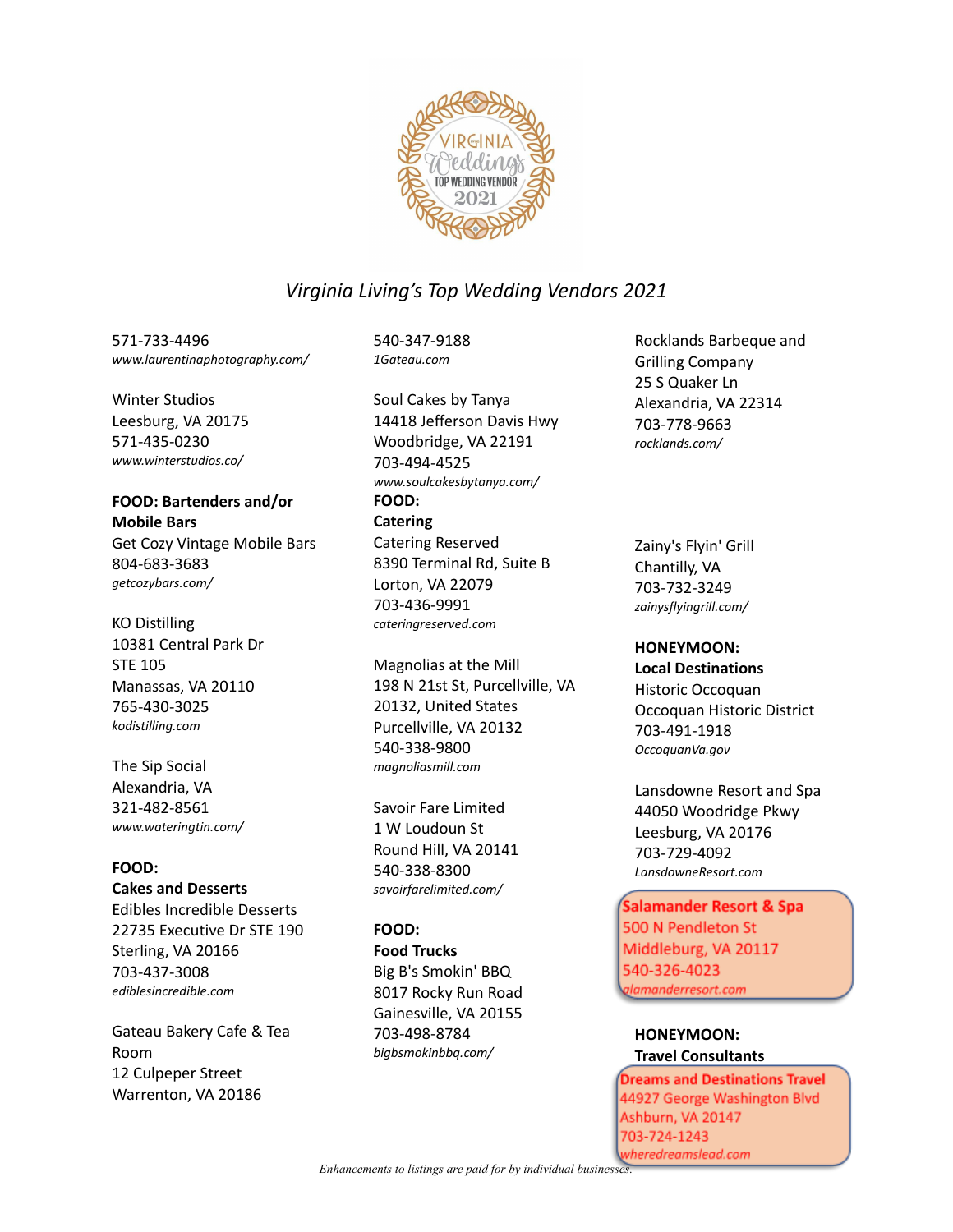

Ashburn, VA 20147 703-724-1243 *wheredreamslead.com/*

First Class Travel Inc. 6748 Old McLean Village Dr McLean, VA 22101 703-827-5400 *www.firstclasstravelinc.com*

KeyTours Vacations 11096 B Lee Highway, Suite 104 Fairfax, VA 22030 800-576-1784

### **PAPER GOODS: Calligraphy and Hand Lettering**

Jenny Paxton Calligraphy Arlington, VA 202-631-0620 *jennypaxton.com/*

Julie Ha Calligraphy Fairfax, VA *www.juliehadesign.com/*

Laura Hooper Calligraphy 109 N Fairfax St Alexandria, VA 22314 *lhcalligraphy.com/*

**PAPER GOODS: Invitations and Stationery** Hitchcock Paper Co. 125 Mill St

Occoquan Historic District, VA 22125 571-398-6601 *www.hitchcockpaper.com/*

Julie Ha Calligraphy Fairfax, VA *www.juliehadesign.com/*

The Dandelion Patch 1303 Vincent Place McLean, VA 22101 703-319-9099 *TheDandelionPatch.com*

#### **TRANSPORTATION: Limousines**

A La Carte Limo 13800 Coppermine Rd Herndon, VA 20171 703-242-8833 *alacartelimo.com/*

Point to Point Limousine 9 Fort Evans Road SE Leesburg, VA 20175 703-771-8100 *PointToPointLimo.com*

Reston Limo 45685 Elmwood Ct Sterling, VA 20166 703-478-0500 *RestonLimo.com*

## **TRANSPORTATION: Unique Rides** Camelot Classic Cars PO Box 1124 Warrenton, VA 20188 540-222-0088

*CamelotClassicCars.com*

Harmon's Hayrides & Carriages 14488 Weeping Willow Ln Brandy Station, VA 22714 540-825-6707 *HarmonsCarriages.com* **VENUES:**

**All Inclusive** Bristow Manor 11507 Valley View Drive Bristow, VA 20136 703-420-8523 *www.bristowmanorgc.com/*

Regency at Dominion Valley 15351 Championship Dr Haymarket, VA 20169 571-261-3335 ext. 104 *EventsAtRegency.com*

Salamander Resort & Spa 500 N Pendleton St Middleburg, VA 20117 540-326-4023 *alamanderresort.com*

## **VENUES:**

Athenaeum 201 Prince Street Alexandria, VA 22314 703-548-0035 NVFAA.org

*Enhancements to listings are paid for by individual businesses.*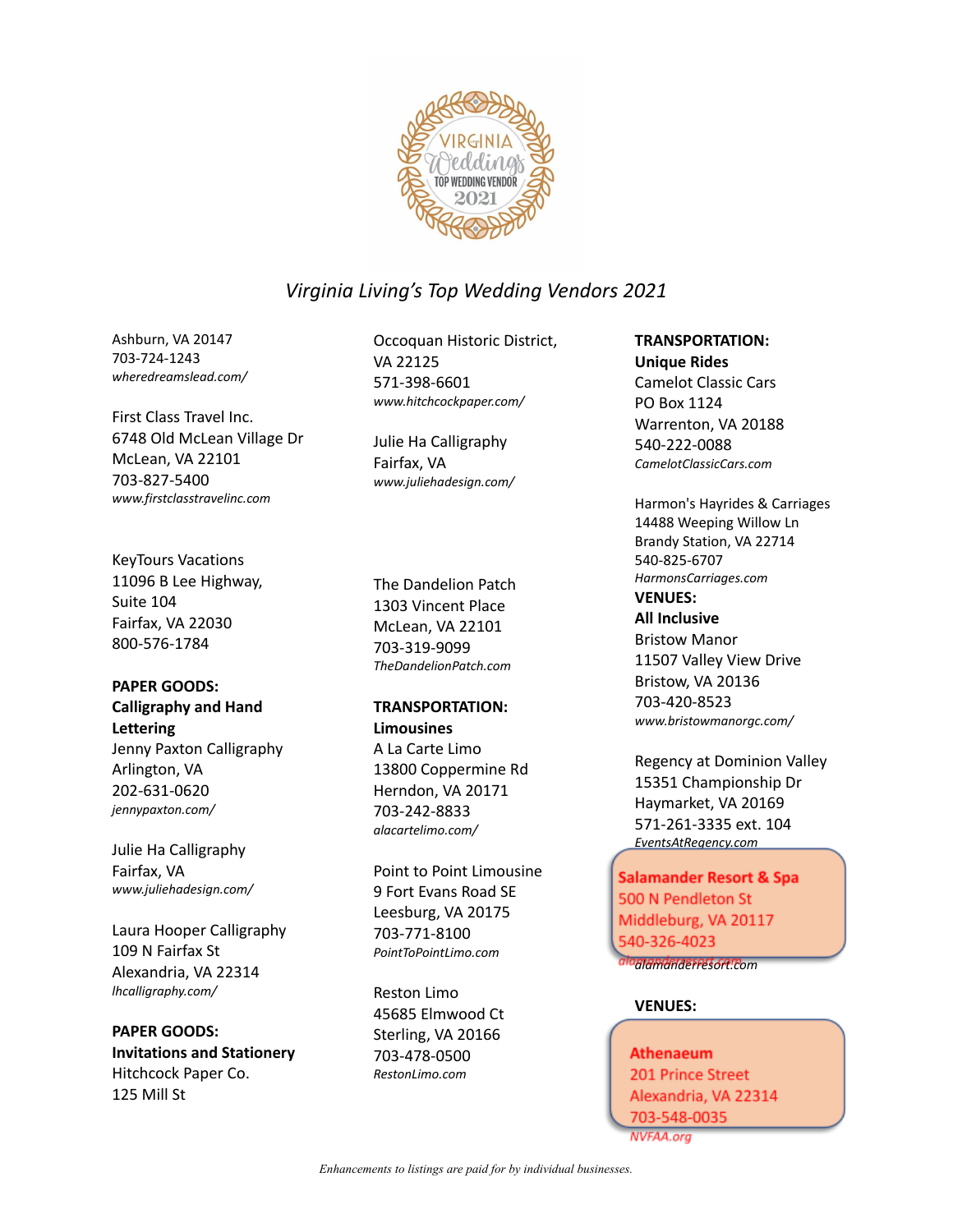

703-548-0035 *NVFAA.org*

Torpedo Factory Art Center 105 N Union Street Alexandria, VA 22314 703-746-4570 *TorpedoFactory.org*

Workhouse Arts Center 9518 Workhouse Road Lorton, VA 22079 703-584-2951 *WorkHouseArts.org* **VENUES:**

#### **Bachelor Parties**

Chariots for Hire Brew Tours 21606 Cedar Ln Sterling, VA 20166 703-790-5466 *chariotsforhire.com/*

KO Distilling 10381 Central Park Dr STE 105 Manassas, VA 20110 765-430-3025 *kodistilling.com*

**TopGolf** 20356 Commonwealth Center Dr. Ashburn, VA 20147 703-763-2020 *TopGolf.com*

**VENUES: Bachelorette Parties** Chariots for Hire Wine Tours 21606 Cedar Ln Sterling, VA 20166 703-790-5466 *chariotsforhire.com/*

Pedal Saloon Trolley Pub or Pedal Bike 3101 Wilson Blvd Arlington, VA 22201 703-951-3312 *pedalsaloon.com*

The Osprey's at Belmont Bay<br>401 Belmont Bay Dr 401 Belmont Bay Dr Woodbridge, VA 22191 703-497-1304 *ospreysgolf.com/*

**VENUES: Barns and Farms** 48 Fields Farm 43372 Spinks Ferry Rd Leesburg, VA 20176 (703) 216-1585 *48fields.com*

Great Marsh Estate 6105 Great Marsh Pl Bealeton, VA 22712 703-665-3828 *greatmarshestate.com/*

The Middleburg Barn at Foxchase Farm Lane 23320 Foxchase Farm Ln Middleburg, VA 20117 540-687-5255 *www.themiddleburgbarn.com/*

#### **VENUES:**

**Bed and Breakfasts** ar Fatch Bed & Breakfast III<br>120 Briar Batch Le 23130 Briar Patch Ln Middleburg, VA 20117<br>703-327-5911 middleburg, Va 2011<br>John Barnetts Va 2011 703-327-5911<br>703-327-5911

*BriarPatchBandB.com*

Poplar Springs Inn and Spa 5025 Casanova Road Warrenton, VA 20187 540-788-3486 *PoplarSpringsInn.com*

Stone Manor 13193 Mountain Road Lovettsville, VA 20180 540-822-3032 *MyCountryRetreat.com*

#### **VENUES:**

**Bridal Showers** KO Distilling 765-430-3025 *kodistilling.com*

Regency at Dominion Valley 15351 Championship Dr Haymarket, VA 20169 571-261-3335 ext. 104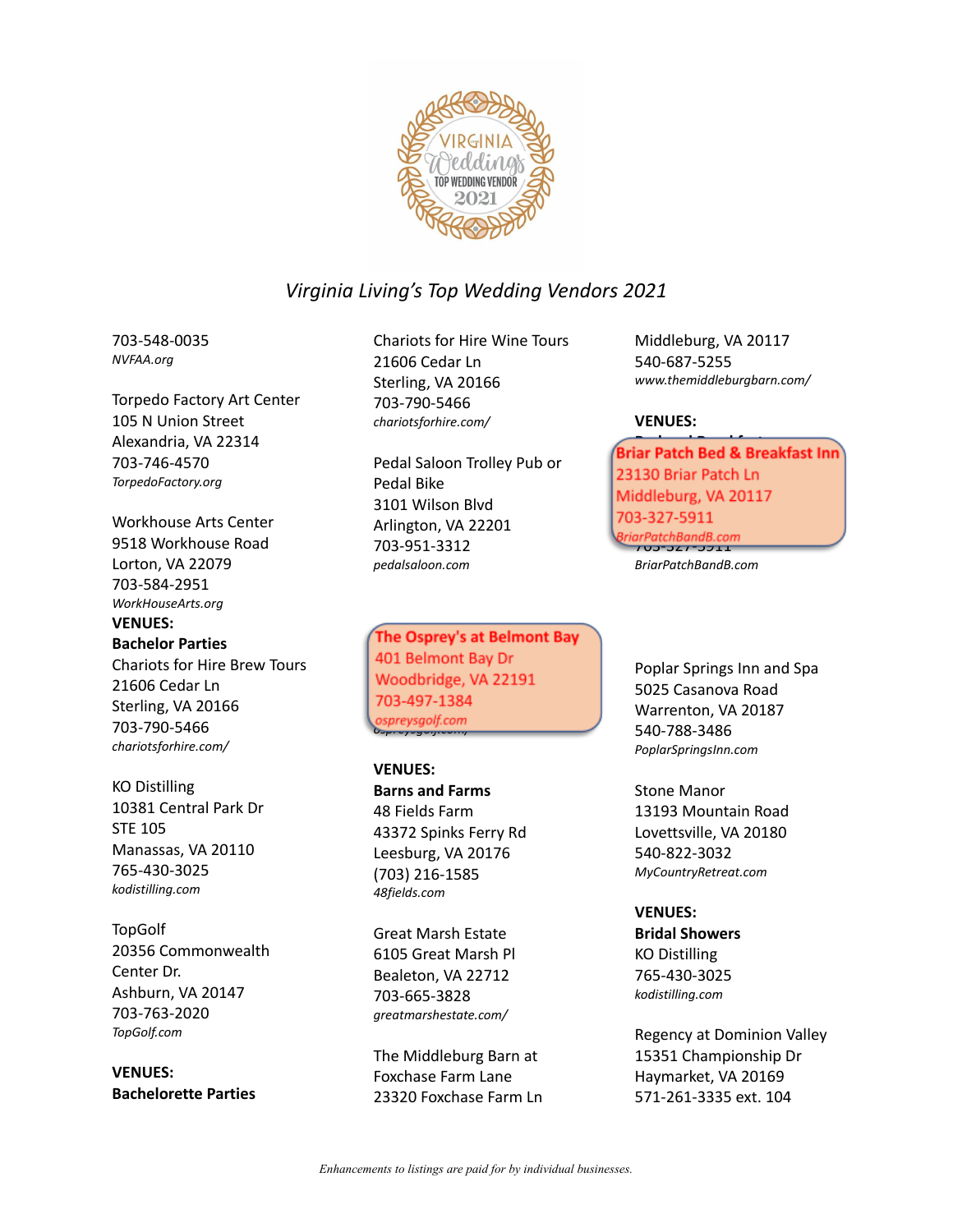

#### *EventsAtRegency.com*

The Osprey's at Belmont Bay 401 Belmont Bay Dr Woodbridge, VA 22191 703-497-1384 *ospreysgolf.com*

### **VENUES: Budget Friendly**

Briar Patch Bed & Breakfast 23130 Briar Patch Ln Middleburg, VA 20117 703-327-5911 riarPatchBandB.com *BriarPatchBandB.com*

KO Distilling 10381 Central Park Dr STE 105 Manassas, VA 20110 765-430-3025 *kodistilling.com*

**The Osprey's at Belmont Bay**<br>401 Belmont Bay Dr 01 Belmont Bay Dr<br>Veedbridge 3747 Woodbridge, VA 22191 03 497-1384<br>commonalf.com *ospreysgolf.com/*

## **VENUES: Elopements**

Briar Patch Bed & Breakfast 23130 Briar Patch Ln Middleburg, VA 20117 703-327-5911 3riarPatchBandB.com *BriarPatchBandB.com*

Ciao Bella Celebrations 18 Ashby St Warrenton, VA 20186 540-349-0035 *sweetandsimpleweddings.com*

Regency at Dominion Valley 15351 Championship Dr Haymarket, VA 20169 571-261-3335 ext. 104 *EventsAtRegency.com*

#### **VENUES:**

**Gardens and Plantations** Great Marsh Estate 6105 Great Marsh Pl,

Bealeton, VA 22712 703-665-3828 *greatmarshestate.com/*

Oatlands Historic House and Gardens 20850 Oatlands Plantation Ln Leesburg, VA 20175 703-777-3174 ext. 1 *Oatlands.org*

Raspberry Plain Manor 16500 Agape Ln Leesburg, VA 20176 703-777-1888 *themanorsva.com/*

**VENUES: Golf and Country Clubs** Chantilly National Golf and Country Club 14901 Braddock Rd Chantilly, VA 20120 703-631-9560 *Clubcorp.com/Clubs/Chantilly-Natio nal-Golf-and-Country-Club*

Regency at Dominion Valley 15351 Championship Dr Haymarket, VA 20169 571-261-3335 ext. 104 *EventsAtRegency.com*

Westfields Golf Club 13940 Balmoral Greens Ave Clifton, VA 20124 703-631-3300 *www.westfieldsgolf.com/*

## **VENUES:**

**Hotels and Resorts** Lansdowne Resort 44050 Woodbridge Pkwy Leesburg, VA 20176 703-729-4092 *LansdowneResort.com*

Salamander Resort & Spa 500 N Pendleton St Middleburg, VA 20117 540-326-4023 *alamanderresort.com*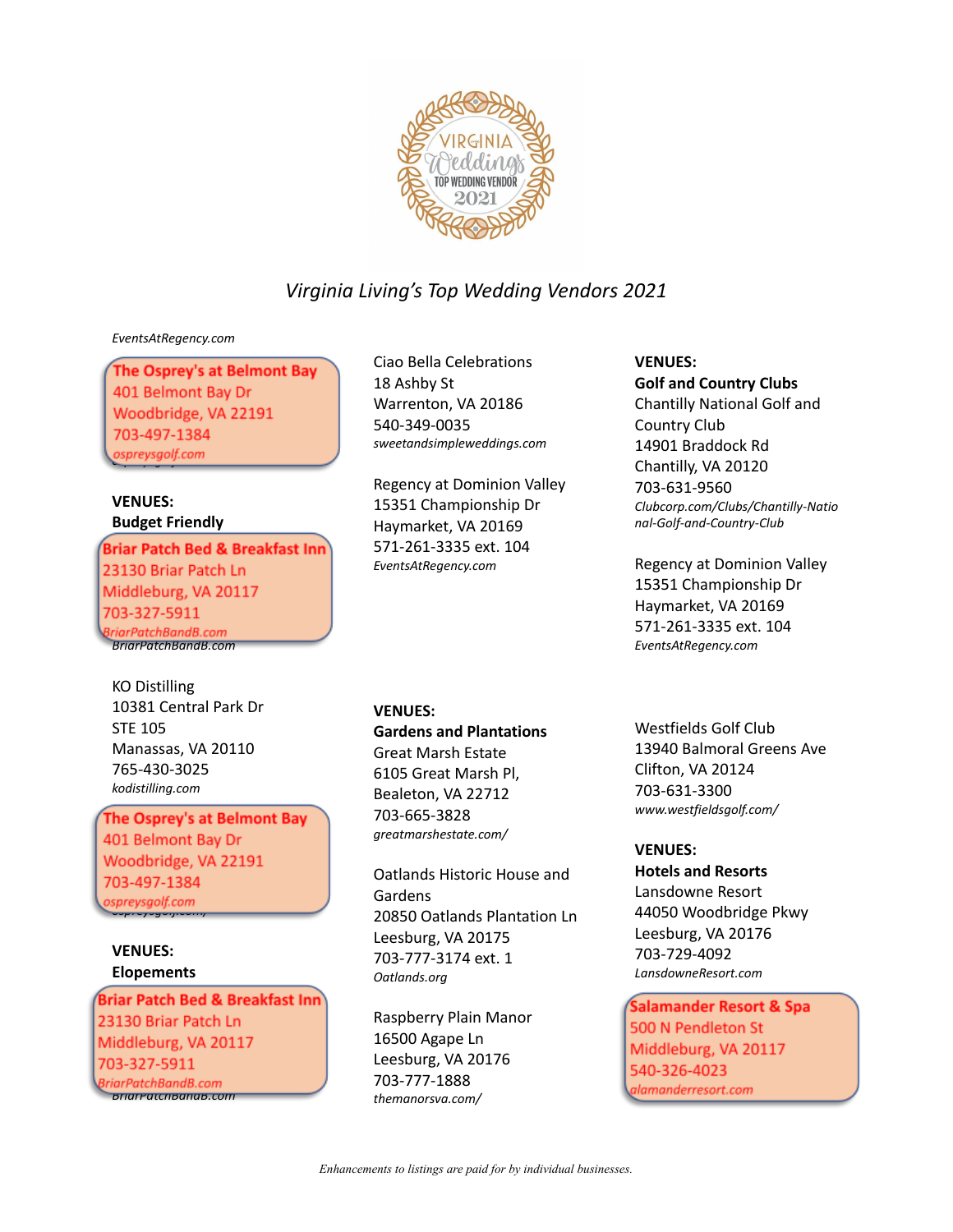

The Ritz Carlton 1700 Tysons Blvd McLean, VA 22102 703-917-5487 *RitzCarlton.com*

### **VENUES:**

**Large Parties (200+)** Great Marsh Estate 6105 Great Marsh Pl Bealeton, VA 22712 703-665-3828

*greatmarshestate.com/* Regency at Dominion Valley 15351 Championship Dr Haymarket, VA 20169

571-261-3335 ext. 104

*EventsAtRegency.com* Riverside on the Potomac 44337 Spinks Ferry Rd Leesburg, VA 20176 571-528-1065 *riversideonthepotomac.com/*

#### **VENUES:**

**Museums** George Mason Masonic Memorial 101 Callahan Dr Alexandria, VA 22301 703-683-2007 ext. 2011 *GWMemorial.org*

National Museum of the Marine Corps 18900 Jefferson Davis Hwy Triangle, VA 22172

703-649-2350 *Events.USMCMuseum.org*

The Lyceum 201 S Washington St Alexandria, VA 22314 703-746-4994 *www.alexandriava.gov/Lyceum*

## **VENUES:**

**Rehearsal Dinners** 2941 Restaurant 2941 Fairview Park Dr 22042 Falls Church,, VA 22042 703-270-1500 *www.2941.com/*

Magnolias at the Mill 198 N 21st St Purcellville, VA 20132 540-338-9800 *magnoliasmill.com*

Regency at Dominion Valley 15351 Championship Dr Haymarket, VA 20169 571-261-3335 ext. 104 *EventsAtRegency.com*

## **VENUES: Restaurants**

2941 Restaurant 2941 Fairview Park Dr Falls Church,, VA 22042 703-270-1500 *www.2941.com/*

Clyde's Willow Creek Farm 42920 Broadlands Blvd 20148 Broadlands, VA 20148 571-209-1200 *clydes.com/*

Goodstone Inn 36205 Snake Hill Road Middleburg, VA 20117 540-687-3092 *Goodstone.com*

Magnolias at the Mill 198 N 21st St Purcellville, VA 20132 540-338-9800 *magnoliasmill.com*

## **VENUES:**

**Small Parties (0-75)** Briar Patch Bed & Breakfast Inn 23130 Briar Patch Ln Middleburg, VA 20117 703-327-5911 *BriarPatchBandB.com*

Magnolias at the Mill 198 N 21st St, Purcellville, VA 20132 540-338-9800 *magnoliasmill.com*

The Osprey's at Belmont Bay 401 Belmont Bay Dr Woodbridge, VA 22191 ospreysgolf.com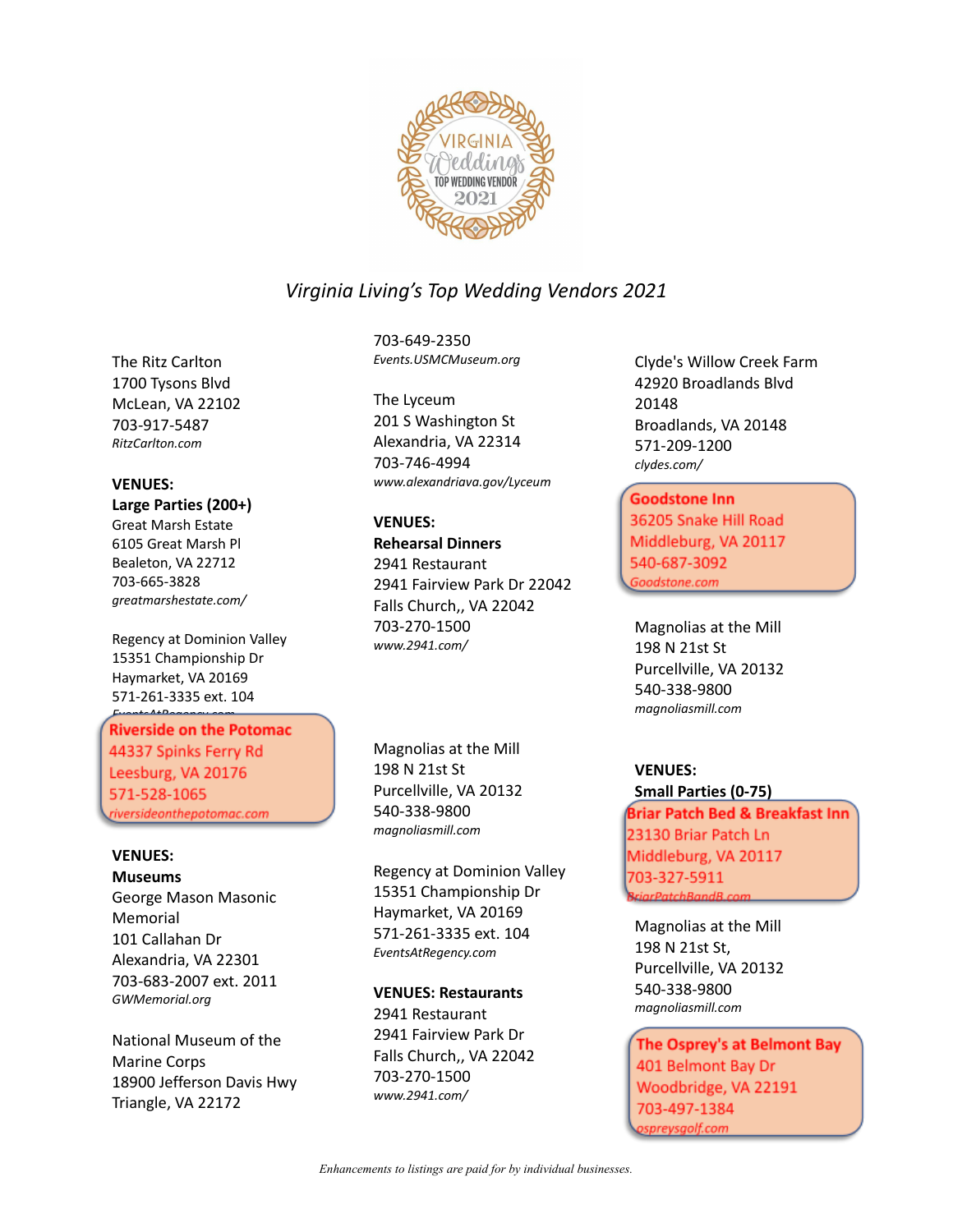

703-497-1384 *ospreysgolf.com/*

### **VENUES:**

## **Waterfront**

Murray Hill 42910 Edwards Ferry Road Leesburg, VA 20176 703-777-1139 *MurrayHillEvents.com*

The Osprey's at Belmont Bay 401 Belmont Bay Dr Woodbridge, VA 22191 703-497-1384 *ospreysgolf.com/*

The River View at Occoquan 9751 Ox Rd Lorton, VA 22079 703-690-2121 ext. 1 *www.novaparks.com/weddings-cat ering/the-river-view*

### **VENUES: Wineries**

Bluemont Vineyards 18755 Foggy Bottom Road Bluemont, VA 20135 540-554-2574 *BluemontVineyard.com*

Stone Tower Winery

19925 Hogback Mountain Rd Leesburg, VA 20175 703-777-2797 *stonetowerwinery.com*

The Winery at Bull Run 15950 Lee Hwy Centreville, VA 20120 703-815-2233 *WineryAtBullrun.com*

## **WEDDING PROFESSIONALS: Bridal Shows**

Great Washington Bridal Expo (Hilton Alexandria) Alexandria, VA *greatbridalexpo.com/*

The A Bridal Show PO Box 351 Tysons, VA 22102 703-303-1781 *theabridalshow.com/* Washington Wedding Experience (Fairfax/DC/Chantilly) 703-425-1127 *weddingexperience.com*

## **WEDDING PROFESSIONALS: Day-Of Coordinators**

Cassidy Barnett - Regency at Dominion Valley 15351 Championship Dr Haymarket, VA 20169 571-261-3335 x104 *regencydvonline.com/*

Designed Perfectly Events Centreville, VA 20120 703-867-7384 *designed-perfectly.com/*

Remembered Events 7435 Spring Summit Rd Springfield, VA 22150 703-919-8795 *www.rmredevents.com/*

Serendipity Weddings Loudon County, VA 703-346-3277 *www.serendipityweddingplanners.com/*

## **WEDDING PROFESSIONALS: Officiants**

Mike McDaniel Alexandria, VA *www.facebook.com/people/Michae l-H-McDaniel/100008152694968*

Ronald Petrella Leesburg, VA 703-980-1615 *www.weddingwire.com/*

With This Ring I Thee Wed Alexandria, VA 703-577-2164 *www.withthisringitheewedd.com/*

#### **WEDDING PROFESSIONALS: Wedding Planners**

Designed Perfectly Events Centreville, VA 20120 703-867-7384